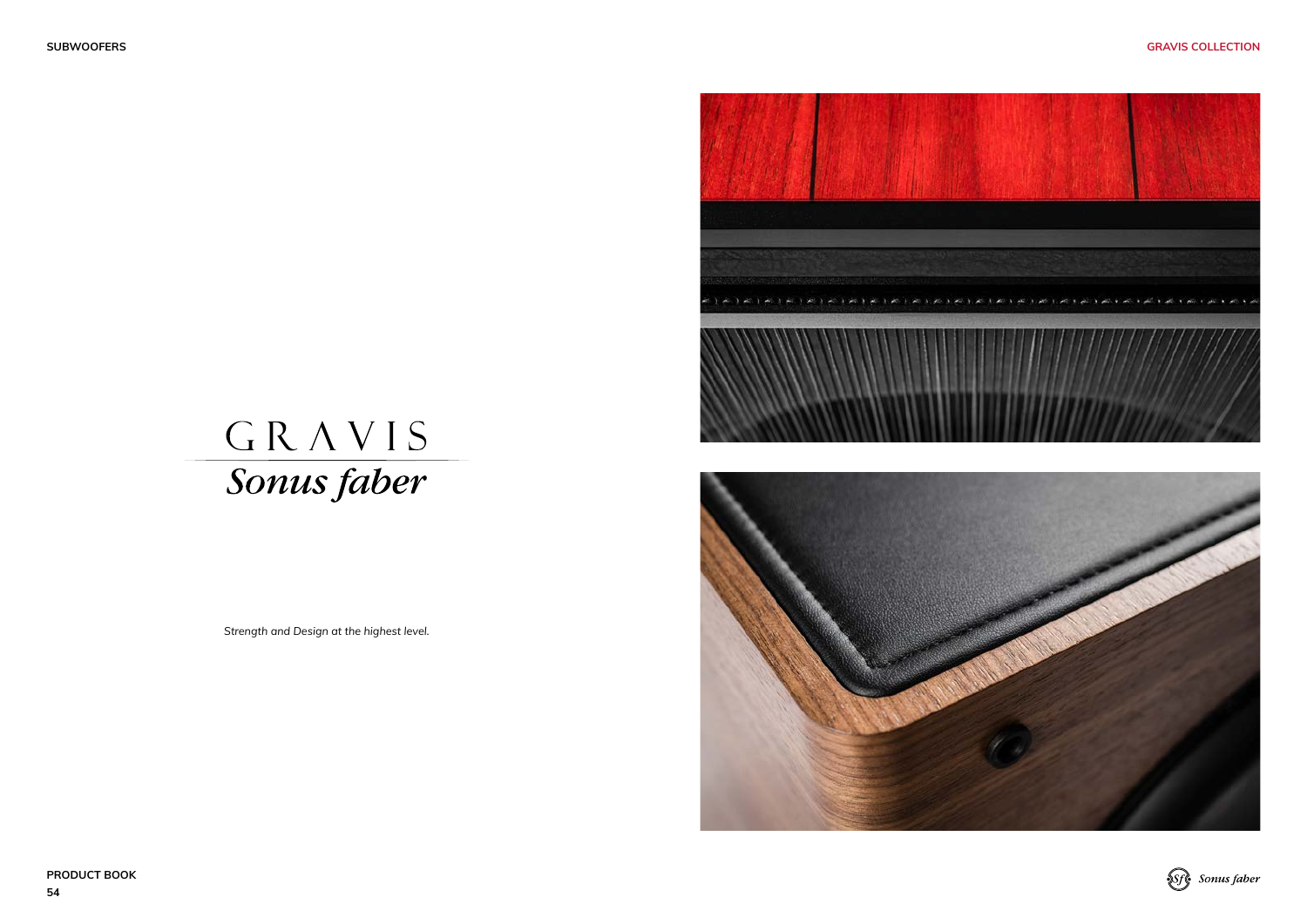### **PRODUCT BOOK**



GRAVIS VI

Sonus faber

# GRAVIS V Sonus faber





**FINISHES**



**SYSTEM** Closed box loading, two-driver, active Closed box loading, single driver, active subwoofer

**SPEAKERS**

long throw, sandwich honeycomb cone, wide

rubber surround **POWER AMPLIFICATION** High performance, class AB amplifier 850 W

**FREQUENCY RESPONSE** 20 Hz (@- 6dB, acoustic Linkwitz 4th order roll-on, EQ1 setting) to Fc (user continuously roll-on, EQ1 setting) to Fc (user continuously adjustable)

> **VOLTAGE MAINS INPUT VOLTAGE** Selectable, 120Vac - 60Hz or 230 Vac - 50 Hz

## **FUSE**

250V (for 110 Vac - 60Hz)

#### **CONTROLS**

Direct access Master volume; App control featuring: volume, continuously adjustable crossover frequency (40 to 150Hz), filtering

1 x 320mm (12") double coil 4+4ohm, very 2 x 320mm (12") double coil 4+4ohm, very long throw, sandwich honeycomb cone, wide rubber surround woofer

to 20 ms); auto eq; auto power on/off switch





# **AUDIO SIGNAL INPUTS**

(unbalanced) 2x Line Level, left and right XLR plugs (balanced) 1x High level, Neutrik 4-pole Speakon©

2x Line level, left and right/LFE RCA phono 2x Line level, left and right RCA phono plugs plugs (unbalanced) 2x Line Level, left and right/LFE XLR plugs (balanced) 1x High level, Neutrik 4-pole Speakon©

> **POWER CONSUMPTION** 0.5 W (Stand-by) 1200W (Peak)

T12A H 250V (for 230 Vac - 50Hz) T6.3A H T12A H 250V (for 230 Vac – 60Hz) T6.3A H 250V (for 110 Vac – 50Hz)

> **DIMENSIONS (HxWxD)** 455 x 448,5 x 448,5 mm including feet 17.9 x 17,6 x 17,6 in including feet

**WEIGHT** 32 Kg / 70.5479 ib

**SYSTEM** subwoofer

#### **SPEAKERS**

slope 24dB/oct; slope 24dB/oct; continuously adjustable signal phase; parametric EQ (4 presets continuously adjustable signal phase; available), Delay (1 to 20 ms); auto eq; auto parametric EQ (4 presets available), Delay (1 Direct access Master volume; App control featuring: volume, continuously adjustable crossover frequency (40 to 150Hz), filtering power on/off switch

#### **POWER AMPLIFICATION**

High performance, class AB amplifier 1.800 W

#### **FREQUENCY RESPONSE**

18 Hz (@ - 6dB, acoustic Linkwitz 4th order adjustable)

**VOLTAGE MAINS INPUT VOLTAGE** Selectable, 120Vac - 60Hz or 230 Vac - 50 Hz

#### **FUSE**

#### **CONTROLS**

#### **AUDIO SIGNAL INPUTS**

**POWER CONSUMPTION** 0.5 W (Stand-by) 1800W (Peak)

**DIMENSIONS (HxWxD)** 616 x 448,5 x 585,5 mm including feet 24 x 17.6 x 23 in including feet

**WEIGHT** 52 Kg / 114,64 ib

#### **DATA SHEET**

#### **GRAVIS VI I V GRAVIS COLLECTION**